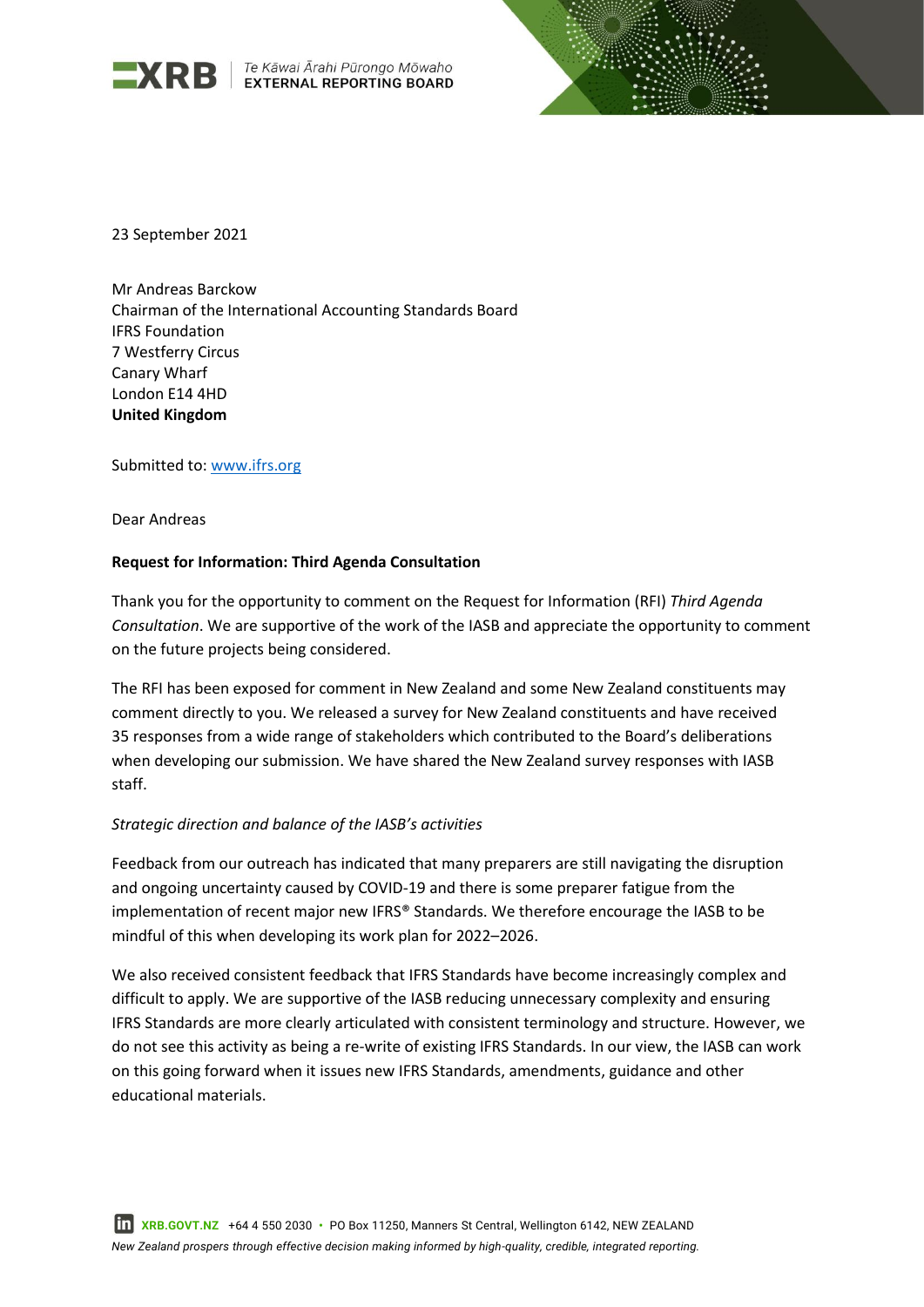Given the significant advances in technology world-wide impacting the dissemination of information generally, we encourage the IASB to continue its focus on supporting digital financial reporting developments. Such an approach will likely involve supporting digital reporting initiatives beyond the current scope of the IFRS Taxonomy. This will be necessary to ensure that the work of the IASB keeps pace with future digital reporting developments. These initiatives should recognise that the traditional presentation of general purpose financial information in a single PDF or hard copy annual report will likely be replaced by digital reporting developments in the future. Digital developments will give individual investors and other users increased flexibility to customise and configure what information they receive and how the information is presented.

We encourage the IASB to consider financial reporting and future digital reporting developments in a holistic and strategic way across all its activities to ensure the financial reporting standards remain relevant in the future. We would appreciate some thought leadership from the IASB as to how the IASB's work and products will change in response to the significant technological changes occurring now and in the future.

# *Financial reporting projects to be added to the IASB's work plan for 2022-2026*

In our view, the IASB should add three projects to its 2022–2026 workplan — intangible assets, discount rates and going concern. We rank intangible assets as our highest priority for IASB attention, followed by going concern and discount rates.

We think the time has come for the IASB to undertake a comprehensive review of IAS 38 *Intangible Assets* (IAS 38) to ensure that it is relevant for the current environment and achieves appropriate accounting outcomes that keep pace with future developments. We have therefore positioned this project as our highest priority. We consider the primary users of financial statements would benefit immensely from the IASB determining how the financial statements can provide a more complete view of an entity's intangible resources, as they are an important source of value for many entities.

IAS 38 was first issued in the late 1990s and has not had any substantive changes made to it over time. As a result, it has become outdated as a plethora of intangibles have developed and evolved since that time. These new varieties of intangibles could not have been anticipated when IAS 38 was first issued. We have observed that IAS 38 has been used as the avenue for addressing new digital-based assets that are difficult to categorise into other IFRS Standards. Because the Standard is not equipped to deal with these new and emerging intangibles, this approach is not leading to the best accounting outcomes.

While we recognise that climate-related risks are an important emerging issue that needs to be addressed by standard setters, we have not commented on a potential IASB project in this area. In our view, until the International Sustainability Standards Board (ISSB) is formally established and there is clarity as to how it will operate and integrate with the IASB, it would be premature to comment on a potential IASB project on climate-related risks as it relates to general purpose financial statements.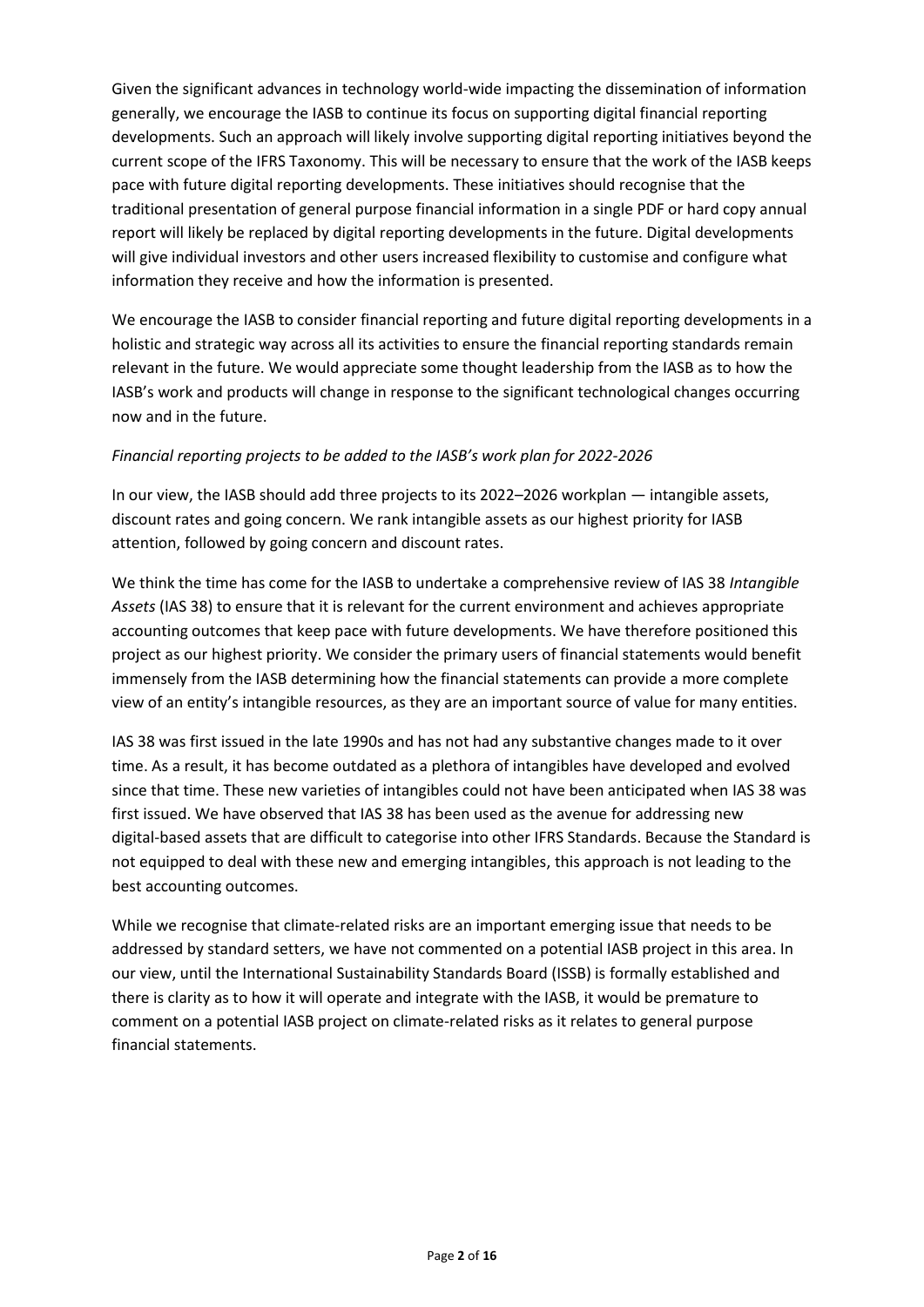Our recommendations and responses to the specific questions in the RFI are provided in Appendix 1 to this letter with priority ratings included in Appendix 2. If you have any queries or require clarification of any matters in this letter, please contact Tracey Crookston [\(tracey.crookston@xrb.govt.nz\)](mailto:tracey.crookston@xrb.govt.nz) or me.

Yours sincerely

Sala

Carolyn Cordery **Chair – New Zealand Accounting Standards Board**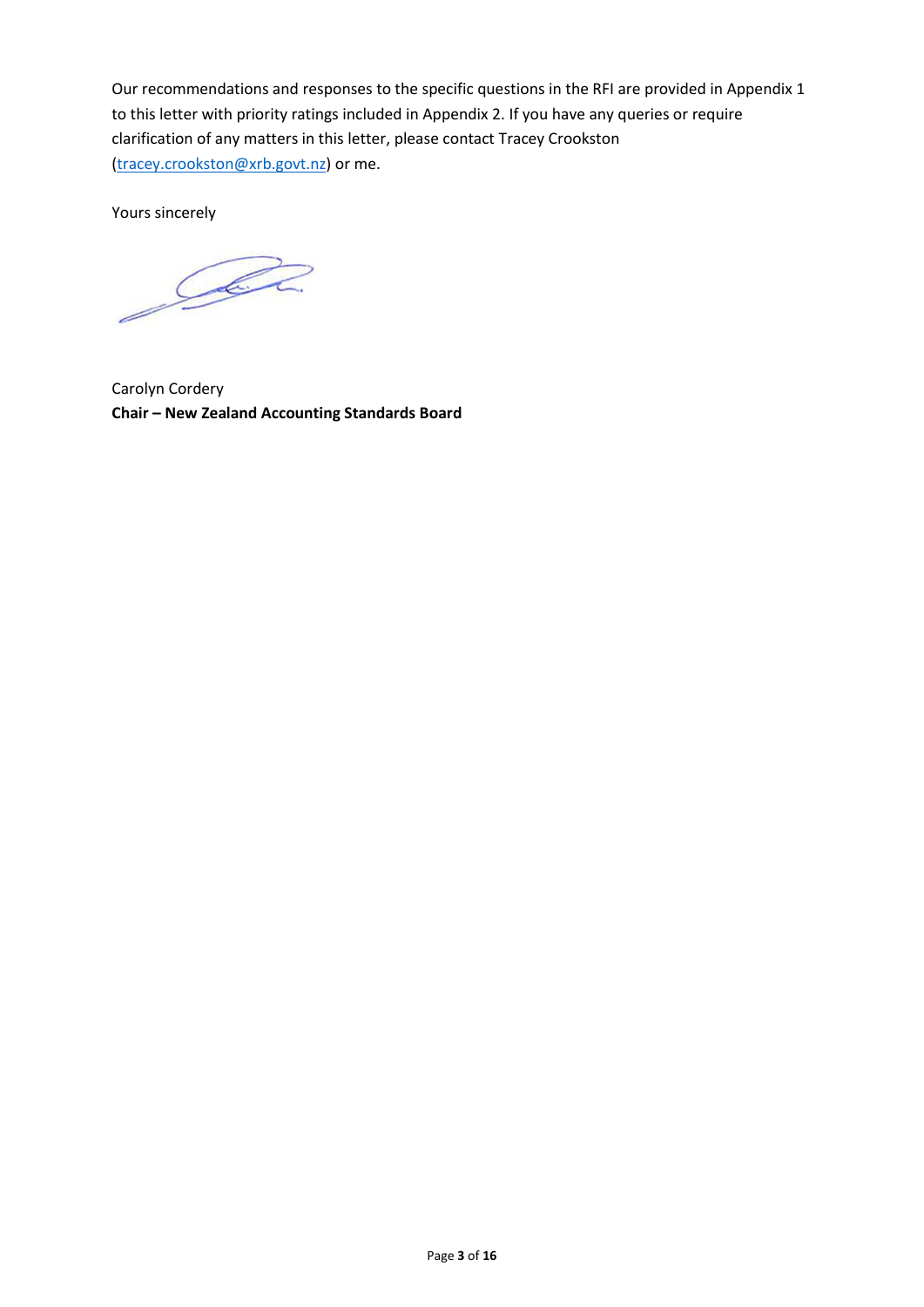# **RFI Question 1—Strategic direction and balance of the Board's activities**

- (a) Should the Board increase, leave unchanged or decrease its current level of focus for each main activity? Why or why not? If you think the Board should increase or decrease its current level of focus on each of its activities, could you please specify the types of work within each activity that the Board should increase or decrease.
- (b) Should the Board undertake any other activities within the current scope of its work?

# **Developing new IFRS Standards and major amendments to IFRS Standards – No change**

- 1. It is difficult to decide if the current percentage allocations of the IASB's main activities should change or not, without the benefit of knowing the agreed priorities of specific topics resulting from this consultation process. The IASB may be considering a specific topic through a standard-setting project, but the call from constituents may be that all they need is more education on that topic. We encourage the IASB to reconsider the balance between the main activity groups after deliberation on constituents' specific topics and priorities following this consultation.
- 2. Subject to our comments in paragraph 1, we consider the balance of activities here should be kept unchanged, particularly as this activity does not exclusively include the development of new IFRS Standards but also includes the post-implementation reviews (e.g. of IFRS 9, 10, 11 and 12, 15 and 16).
- 3. Our constituents have advised that many preparers are still navigating the disruption and ongoing uncertainty caused by COVID-19 as well as working on the implementation of the recent major new IFRS Standards in particular, IFRSs 9, 15 and 16.
- 4. We appreciate the work undertaken by preparers and their call not to introduce any new major standards over the next 2–3 years. However, we encourage the IASB to focus on developing new standards and major amendments in the longer term, ensuring that there are appropriate public consultation and implementation periods. We are therefore supportive of the IASB commencing projects in 2022–2026 that will lead to the development of new IFRS Standards, guidance and educational materials.
- 5. However, in the current environment, we think it is more critical than ever that the IASB make a compelling case for a major amendment or developing a new IFRS Standard. The IASB needs to be confident at the outset that the new project will significantly improve the information provided to investors. This may require even more outreach by the IASB at the outset to obtain agreement about the exact definition of the problem to be solved and the relevant scope before a decision is made to proceed with a major project.
- 6. For example, the IASB recently issued a Discussion Paper DP/2020/1 *Business Combinations — Disclosures, Goodwill and Impairment* (DP) and one of the objectives of this project is to improve the goodwill and impairment test. Our response to the IASB recommended a holistic review of the accounting for goodwill and other intangible assets, including internally generated intangible items that are not recognised under current requirements in IFRS Standards. If this project proceeds as the DP suggests, with a narrow focus on goodwill and its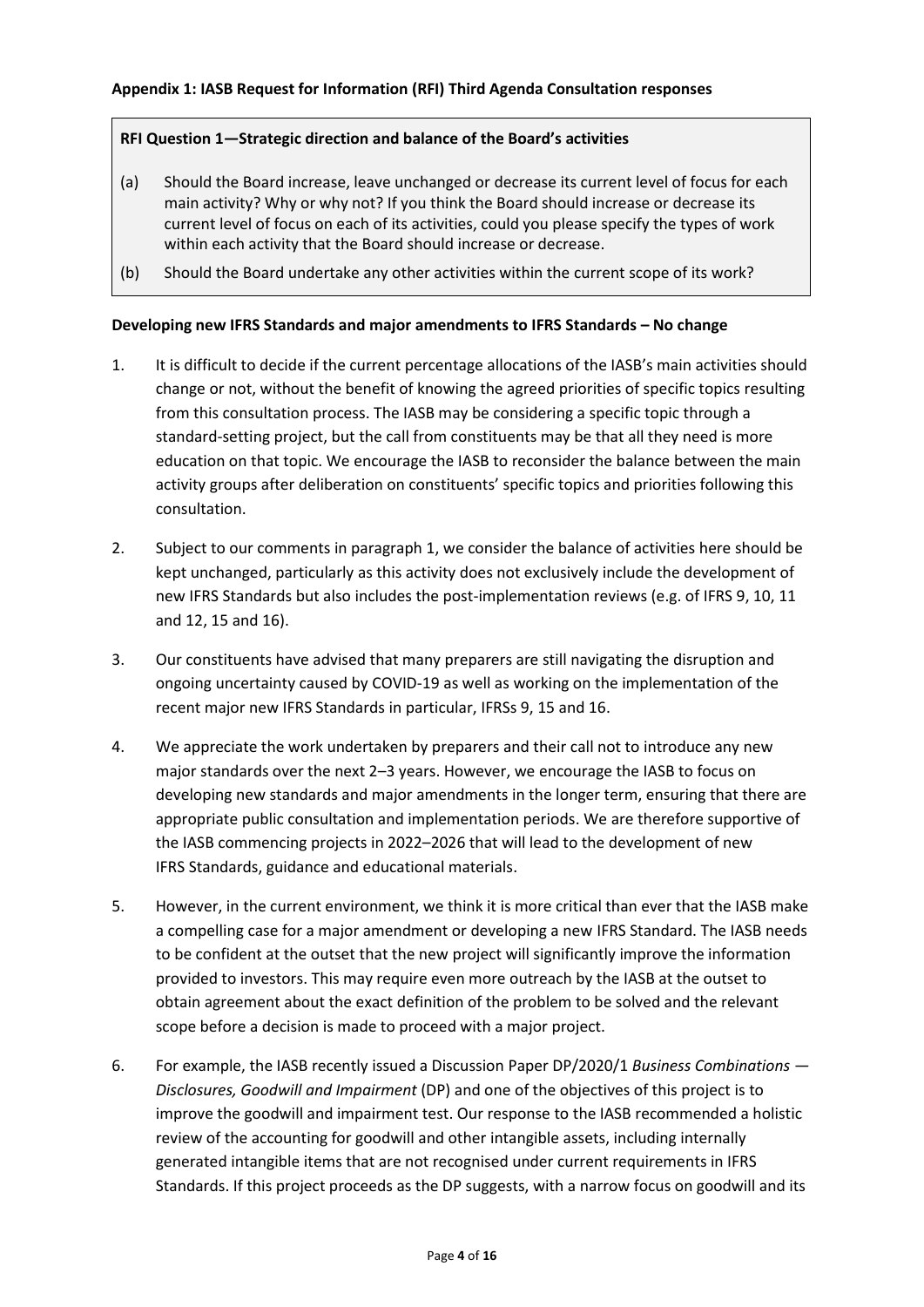impairment, we think this could be an example of where there may be only marginal improvements for investors, yet the critical gap in information around intangibles (now prominent in many businesses), continues to grow.

# **Maintenance and consistent application of IFRS Standards – No change**

- 7. As noted above, we received constituent feedback that there is a level of preparer fatigue with frequent major changes made to the requirements of IFRS Standards.
- 8. IFRS Standards have become increasingly complex, and we consider the IASB needs to focus on investing additional resources to assist with their understandability. In line with this, the 'providing educational materials' and 'simplification of the standards' aspects of this activity should be the IASB's priority areas for 2022-2026.
- 9. We also consider efficiencies could be made through the processing of narrow-scope amendments. This could be achieved by broadening the criteria for annual improvements to allow a broader range of amendments to be incorporated into this project. Alternatively, it may be possible to group narrow-scope amendments together in a single exposure draft. This will also help the IASB to streamline its engagement with preparers and standard setters.

# **Understandability and accessibility of the Standards – Prioritise across all IASB activities**

- 10. As the activities relating to understandability and accessibility of the standards affects all aspects of the IASB's work we encourage the IASB to prioritise this across all of its activities.
- 11. We are supportive of the IASB reducing unnecessary complexity and ensuring IFRS Standards are more clearly articulated with a consistent terminology and structure. However, we do not see this activity as a re-write of existing IFRS Standards. In our view, the IASB can work on this going forward when it issues new IFRS Standards, amendments, guidance and other educational materials.
- 12. We also strongly encourage the IASB to explore how advances in digitisation are changing the way information is consumed and continue its focus on supporting digital financial reporting developments. We support the IASB improving accessibility by using technology to help stakeholders find materials that are most relevant to them and to understand how those materials relate to each other. We think this may require a more holistic and strategic approach than just focusing on the IFRS Taxonomy (see our comments below).

#### **Stakeholder engagement – More engagement focussed on education**

- 13. The level of activity for stakeholder engagement going forward is also difficult to answer because some responses from our constituents might suggest that:
	- (a) more engagement may be necessary; or
	- (b) the level of engagement remains unchanged, however, there is a change in the type of engagement that is undertaken.
- 14. We consider that an increase in engagement activities that focus on a large number of new IFRS standards and implementation projects might exacerbate the preparer fatigue outlined above. However, more engagement focussed on improving IFRS tools or educational material may be very welcome by constituents.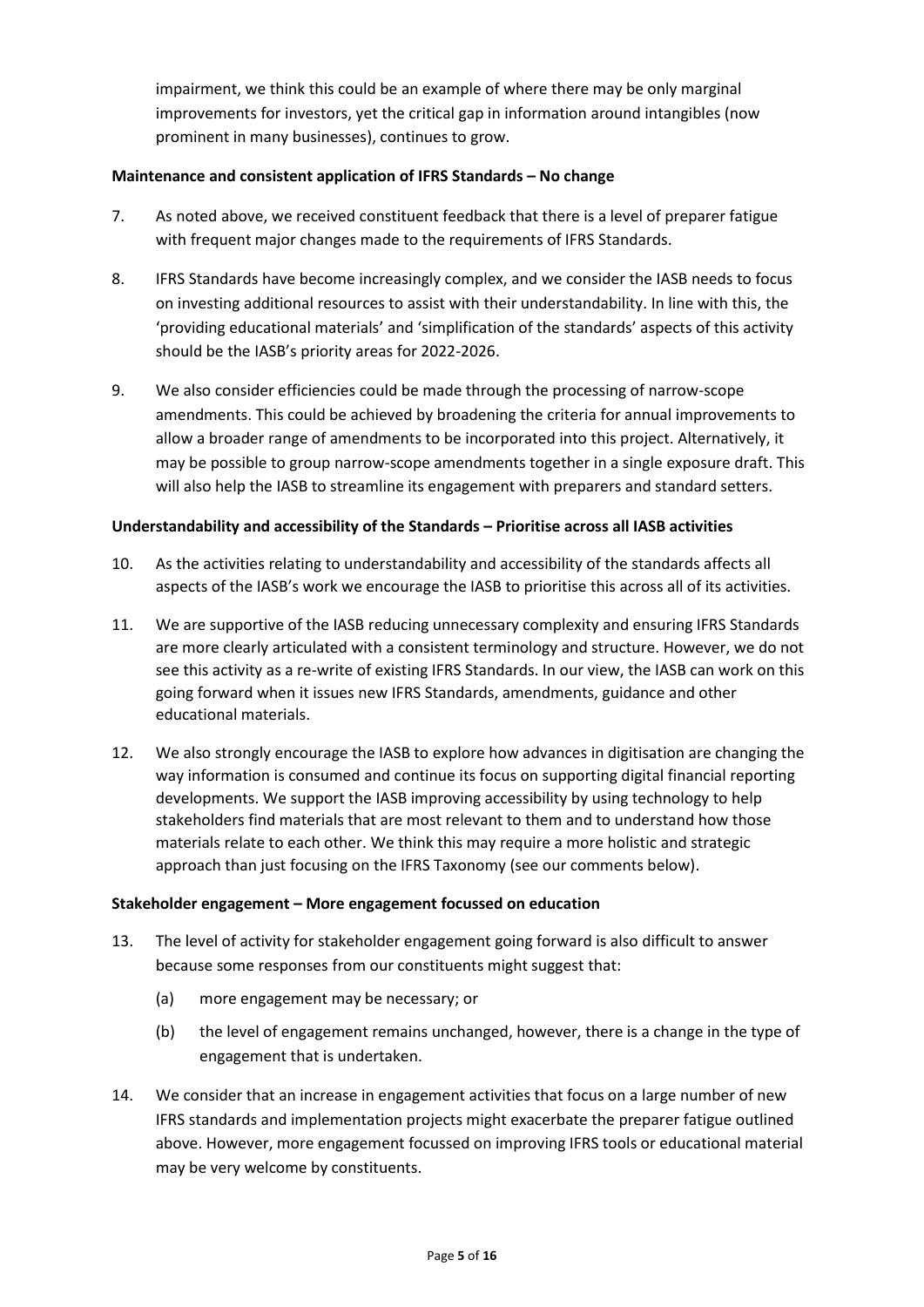- 15. We agree that stakeholder engagement on formal consultations could be enhanced by the IASB exploring and using digital friendly approaches (e.g. the survey for the RFI Third Agenda Consultation) to supplement the comment letter process.
- 16. We encourage the IASB to continue to hold virtual events to communicate with stakeholders on consultation papers and exposure drafts. This ensures vital engagement and input at the early stages of IASB projects. We have found these events to be very successful in engaging New Zealand constituents and would like to thank IASB members and staff for their support with these over the last couple of years.
- 17. We also encourage the IASB to engage with a broader range of stakeholders (e.g. valuers) through consultative groups, informal dialogue and other events. A broader level of input will provide a different perspective and assist decision-making in relation to complex accounting issues. Consideration of a broader range of views as part of the standard-setting process will help to clarify the problem definition as well as address any practical application issues at an earlier stage.

# **The IFRS for SMEs Standard – Not used in our jurisdiction**

18. We have no comments on the level of activity related to the *IFRS for SMEs* Standard because this is not used in New Zealand.

#### **Digital financial reporting (IFRS Taxonomy) – Support for digitisation more generally**

- 19. The RFI describes the IFRS Taxonomy as the focus of the digital financial reporting activity. We have no comment on the level of activity related to this activity because we have not adopted the IFRS Taxonomy in New Zealand.
- 20. Although we do not use the IFRS Taxonomy in New Zealand, we understand that it is a useful and efficient way of allowing preparers to tag the disclosures in their financial statements so that users can access and analyse the information electronically from the data. We observe that the IASB spends most of its time working on financial reporting standards and information content that contemplates financial statements in a single PDF or hard copy annual report. It appears to us that conversion to electronic delivery through the IFRS Taxonomy is a secondary process.
- 21. Given the significant advances in technology world-wide impacting the dissemination of information generally, we encourage the IASB to strategically position itself to ensure that its approach to digital financial reporting responds appropriately to the future digital needs of investors. Such an approach will likely involve digital initiatives beyond the current scope of the IFRS Taxonomy. This will be necessary to ensure that the work of the IASB keeps pace with future digital opportunities and remains relevant to the digital needs of investors and other financial statement users.
- 22. We encourage the IASB to step back and look at the wider issue of financial reporting and technology in a more holistic and strategic way than we observe it currently does. We would also appreciate some thought leadership from the IASB as to how the IASB's work and products will change in response to the significant technological changes occurring now and in the future.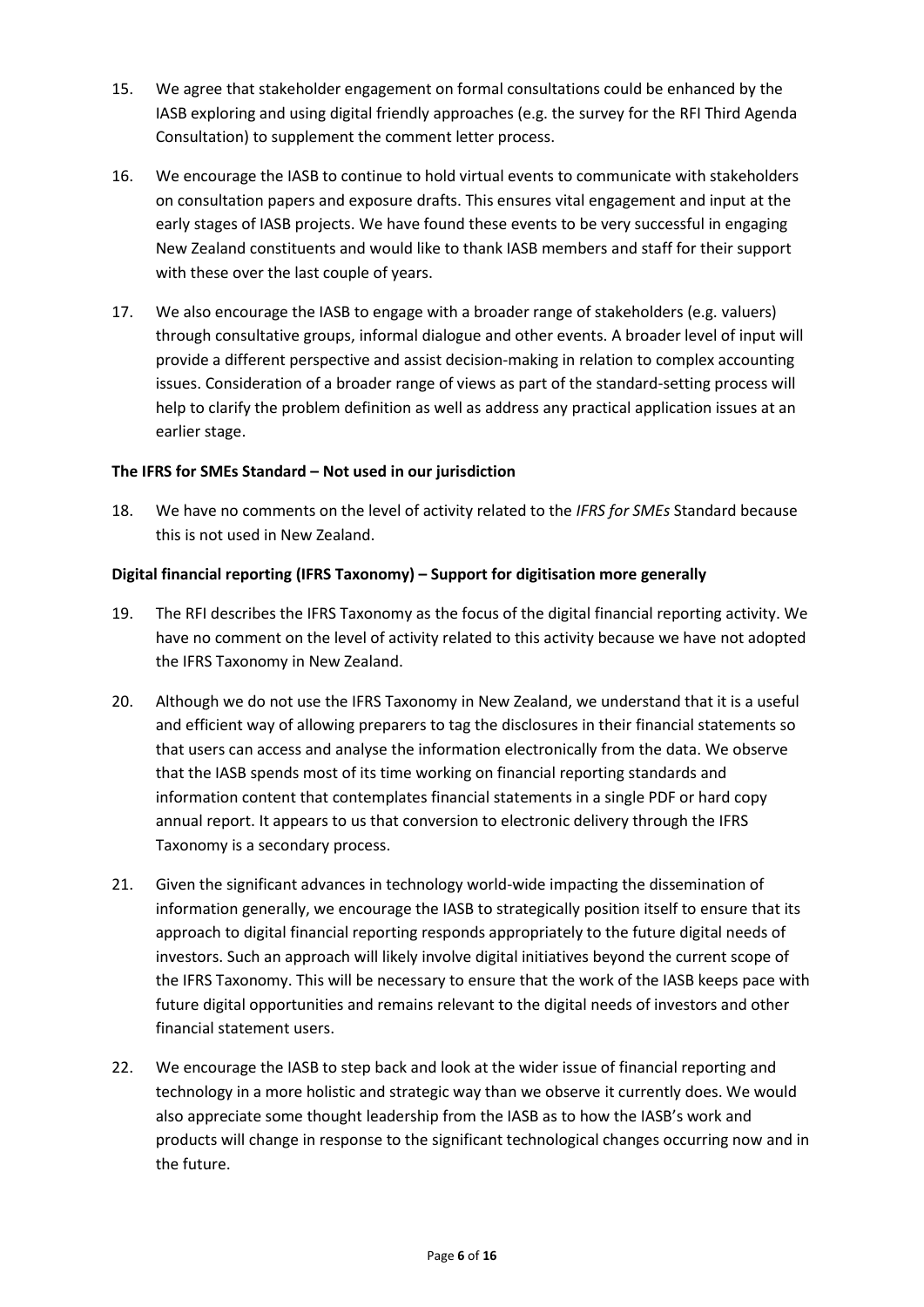# **RFI Question 2—Criteria for assessing which projects to add to the work plan**

- (a) Do you think the Board identified the right criteria to use? Why or why not?
- (b) Should the Board consider any other criteria? If so, what additional criteria should be considered and why?
- 23. We agree that the IASB has identified appropriate criteria when determining the priority of potential projects that could be added to the work plan. We acknowledge that balancing these criteria will always require an element of judgement.
- 24. However, we consider an additional criterion could be added to reflect the need for the IASB to respond to changes in the broader economic or regulatory environment. We commend the IASB's timely response to the economic impact arising from the COVID-19 pandemic, in adding the *Covid-19-Related Rent Concessions* project to its work plan and undertaking the due process required to finalise this amendment. We also acknowledge the responsiveness of the IASB to changes in the regulatory environment in its standard-setting response to interest rate benchmark reform.
- 25. We suggest the inclusion of "economic and regulatory environment impacts" as an additional criterion in assessing which projects to add to the work plan. This will assist the IASB in continuing to ensure that IFRS Standards remain relevant and ensure the allocation of resources is aligned with broader environmental changes.

# **RFI Question 3—Priority of financial reporting issues**

- (a) What priority would you give each of the potential projects described in the RFI—high, medium or low. In particular, we would like to know if your prioritisation refers to all or only some aspects included in the project description—for example, a project on intangible assets may mean recognition and measurement of currently unrecognised intangible assets or improved disclosure requirements about unrecognised intangible assets.
- (b) Should the Board add any financial reporting issues not described in the RFI? Please explain:
	- (i) the nature of the issue; and
	- (ii) why you think the issue is important.
- 26. We have set out below the financial reporting projects we consider the IASB should prioritise when developing its 2022–2026 work plan.
- 27. We have recommended three projects because our preference is for the current level of focus on activities related to new IFRS Standards or major amendments to IFRS Standards to remain unchanged.
- 28. In Appendix 2, we have rated as high, medium and low, the 22 Appendix B potential projects and the Appendix C list of financial reporting issues.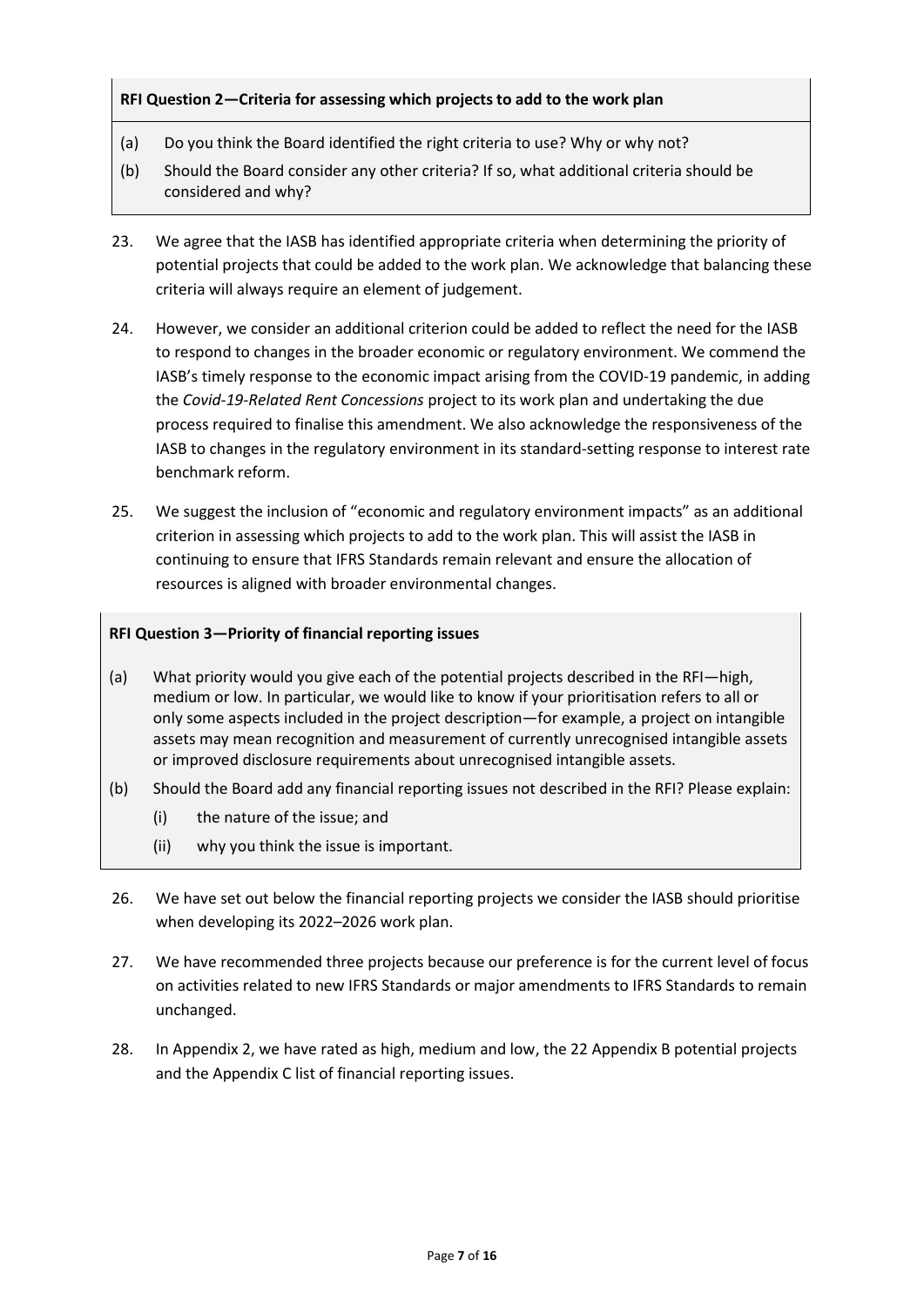# **Intangible assets – High priority, large-sized project**

- 29. In our view, the time has come for the IASB to undertake a comprehensive review of IAS 38 *Intangible Assets* (IAS 38) to ensure that it is fit for purpose and achieves appropriate accounting requirements that keep pace with the developments in intangibles. We consider the primary users of financial statements would benefit immensely from the IASB determining how the financial statements can provide a more complete view of an entity's intangible resources, especially as they are an important source of value for many entities.
- 30. IAS 38 was first issued in the late 1990s and has not had any substantive changes made to it over time. As a result, it has become outdated as a plethora of intangibles have developed and evolved since that time. These new kinds of intangibles could not have been anticipated when IAS 38 was first issued. For example, developments in digital technologies, emissions trading rights, cryptocurrencies and cloud storage, were not (and could not) have been contemplated in the late 1990s.
- 31. We have observed that IAS 38 has been used as the avenue for addressing new digital-based assets that are difficult to categorise into other IFRS Standards. Because the Standard is not equipped to deal with these new and emerging intangibles this approach is not leading to the best accounting outcomes or meeting investor needs.
- 32. An example of the use of IAS 38 to establish accounting requirements for these new intangibles is the recent IFRS Interpretation Committee agenda decision on *Configuration or Customisation Costs in a Cloud Computing Arrangement (IAS 38 Intangible Assets)*. The agenda decision provides explanatory material that indicates customisation and configuration costs associated with software as a service (SaaS) arrangement would often not result in the recognition of an intangible asset.
- 33. The constituent feedback we have received on the agenda decision is that customisation and configuration costs, which are often significant, are considered to provide future economic benefits to the reporting entity beyond the period in which the costs are incurred and therefore should be capitalised and recognised as an asset to faithfully represent the economics of the transaction. The agenda decision is constrained by the underlying principles and requirements of IAS 38 and results in an outcome that may not meet the needs of investors or other users of the financial statements.
- 34. This feedback is consistent with responses to the SaaS tentative agenda decision. We note that of the 19 comment letters received by the IFRS Interpretations Committee, only five respondents agreed with the analysis and conclusion. Many of the respondents considered the principles and requirements in IAS 38 do not provide an adequate basis for the customer to determine its accounting for these arrangements and suggested adding a standard setting project to the IASB's work plan.
- 35. A comprehensive review of IAS 38 would allow for the accounting for costs associated with other cloud-based computing arrangements<sup>1</sup> to be appropriately considered. In many cases implementation costs associated with cloud-based computing arrangements represent future economic benefits to the entity. However, in line with the recent agenda decision on SaaS

<sup>1</sup> For example, Infrastructure as a Service (IaaS), Platform as a Service (Paas), and Desktop as a Service (DaaS) arrangements.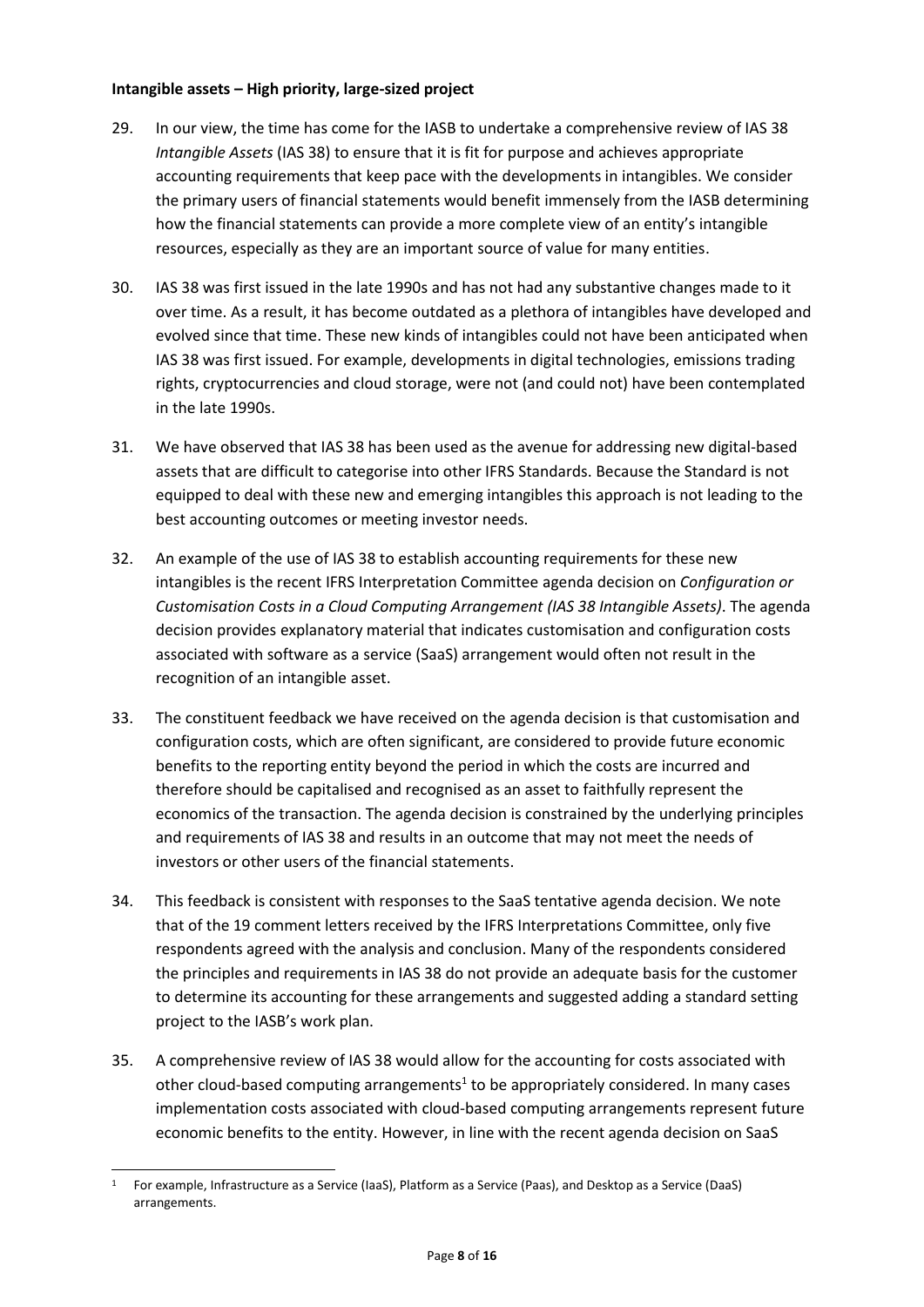arrangements, the restrictive nature of the recognition criteria in IAS 38 often results in these costs being expensed immediately.

- 36. We also have some further feedback on the SaaS agenda decision process which we have outlined in the 'other comments' section of this letter.
- 37. In undertaking a comprehensive review of IAS 38 we consider the IASB needs to:
	- (a) ensure that it appropriately addresses requirements for the recognition and measurement of internally generated intangible assets (e.g. software and development costs);
	- (b) determine the extent to which emerging financial reporting issues (e.g. emission trading rights, cloud-based computing arrangements and crypto-currencies) should be addressed by an IFRS Standard on intangible assets; and
	- (c) consider any potential interrelationship between an IFRS Standard on intangible assets and any future sustainability standards<sup>2</sup> issued on intangibles.
- 38. We understand that the Australian Accounting Standards Board (AASB) is currently undertaking a domestic research project on intangible assets. The findings of this project will be a useful input into a comprehensive review of IAS 38.

# **Going concern – High priority, medium-sized project**

- 39. The economic effects of COVID-19 are continuing to have a significant impact on the going concern assessments of many entities across the world. Many entities have been required to apply significant judgement and/or consider material uncertainties at the reporting date in assessing their ability to continue operating as a going concern.
- 40. As the IASB is aware, additional going concern disclosure requirements have recently been introduced into our New Zealand domestic standards. The two professional accountancy membership bodies for Australasia,<sup>3</sup> whilst supporting our proposals, requested that we encourage the IASB to undertake a similar project in the forthcoming Agenda Consultation.
- 41. The going concern disclosure requirements introduced in New Zealand were developed in response to concerns raised by constituents.
	- (a) Diversity in practice over the disclosures provided in circumstances when the financial statements are prepared on a going concern basis, but management is aware of events or conditions that may cast doubt on this judgement.
	- (b) Investors, auditors and regulators wanted improved disclosures when management's going concern assessment involved significant judgement and/or material uncertainties.
	- (c) Tension in practice between going concern disclosure expected by the auditing standards versus the disclosure requirements in accounting standards.

<sup>&</sup>lt;sup>2</sup> We understand preliminary discussions regarding the work of the International Sustainability Standards Board (ISSB) involve development of a global baseline standard focusing on enterprise value which may require the concept of what should be recognised as an intangible asset to be broadened.

<sup>&</sup>lt;sup>3</sup> Chartered Accountants Australia and New Zealand (CAANZ), and CPA Australia.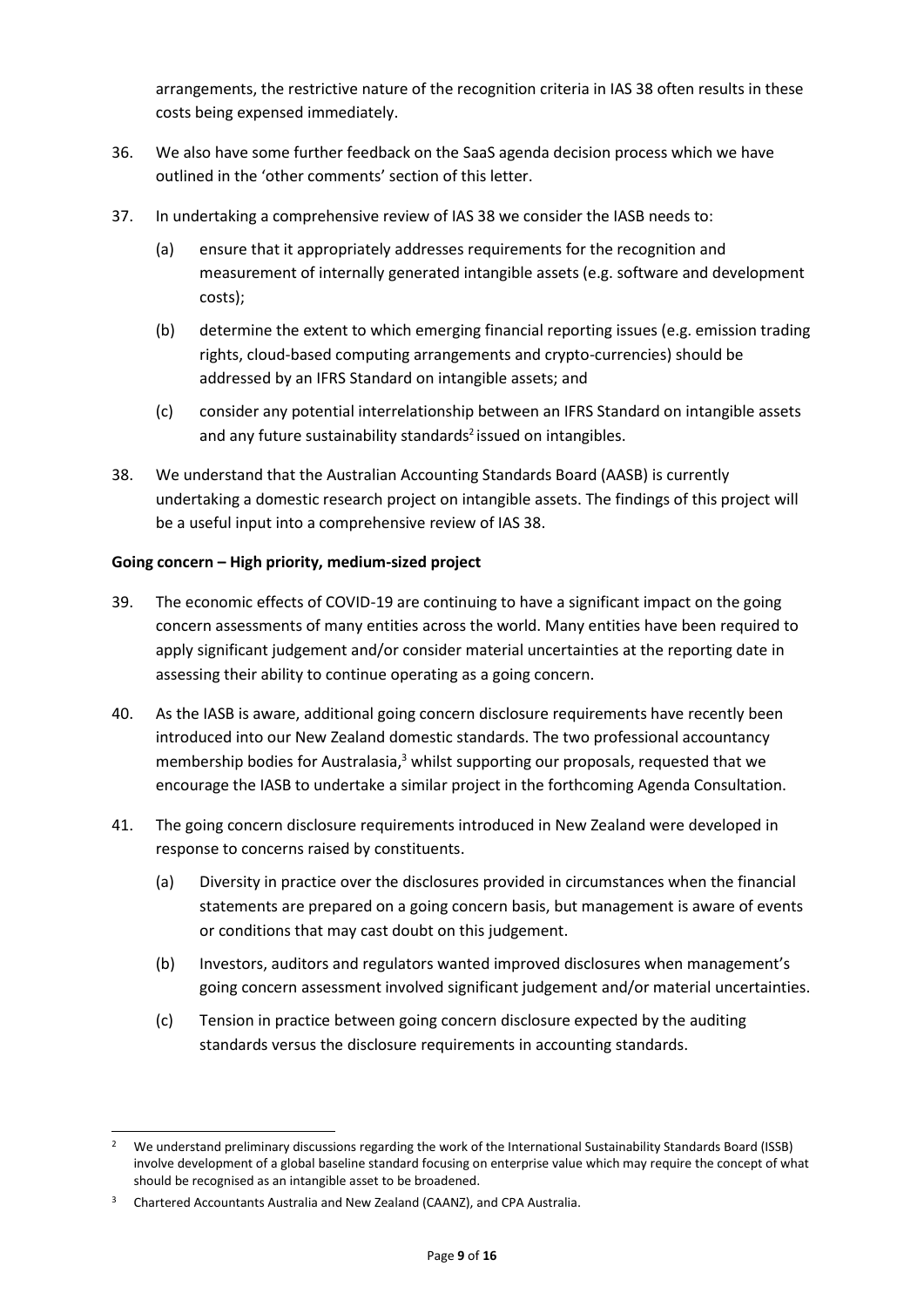- 42. Although the recent focus on improving going concern disclosures has been influenced by the uncertainty and disruption caused by COVID-19, the benefits of an IASB project on going concern disclosures is expected to endure over the long term. The going concern assumption is a fundamental principle that underpins the preparation of the financial statements and therefore it is critical that appropriate disclosures are provided.
- 43. In our XRB survey on the IASB's Agenda Consultation we received strong support for the IASB to add a project on going concern as a high priority to its work plan. In particular, constituents highlighted the need to improve going concern disclosure requirements to close the expectation gap between what is required to be disclosed in the financial statements and disclosures expected by auditors.
- 44. Consequently, we consider the IASB should add a standard-setting project to its workplan to develop more specific going concern requirements about:
	- (a) significant judgements and estimates made in management's assessment of the entity's ability to continue as a going concern, along with any material uncertainties; and
	- (b) management's plans to mitigate the effect of any material uncertainties around the entity's ability to concern as a going concern.
- 45. Constituents also raised the following matters that we recommend the IASB consider under a comprehensive project on going concern:
	- (a) the lack of a definition and limited guidance on the meaning of "material uncertainty";
	- (b) the limited guidance on how the going concern assessment should be conducted by management and the extent of analysis required about future operations; and
	- (c) whether a mandatory disclosure be introduced, regardless of the entity's going concern position, explaining the basis for applying the going concern assumption for the preparation of the financial statements.
- 46. This project will be helpful to:
	- (a) users, to ensure they receive relevant and transparent information on the entity's going concern position;
	- (b) preparers, by increasing the specificity of the expected disclosures when the going concern assumption is subject to increased judgement and/or material uncertainties; and
	- (c) auditors, as this project should help align the disclosure requirements in the accounting standards with the disclosure expectations in the auditing standards when auditors are assessing the adequacy of the going concern disclosures.
- 47. We acknowledge that:
	- (a) going concern is addressed in paragraphs 25, 26 and 122 of IAS 1 *Presentation of Financial Statements*;
	- (b) the IFRS Interpretations Committee issued agenda decisions on going concern in July 2010 and July 2014; and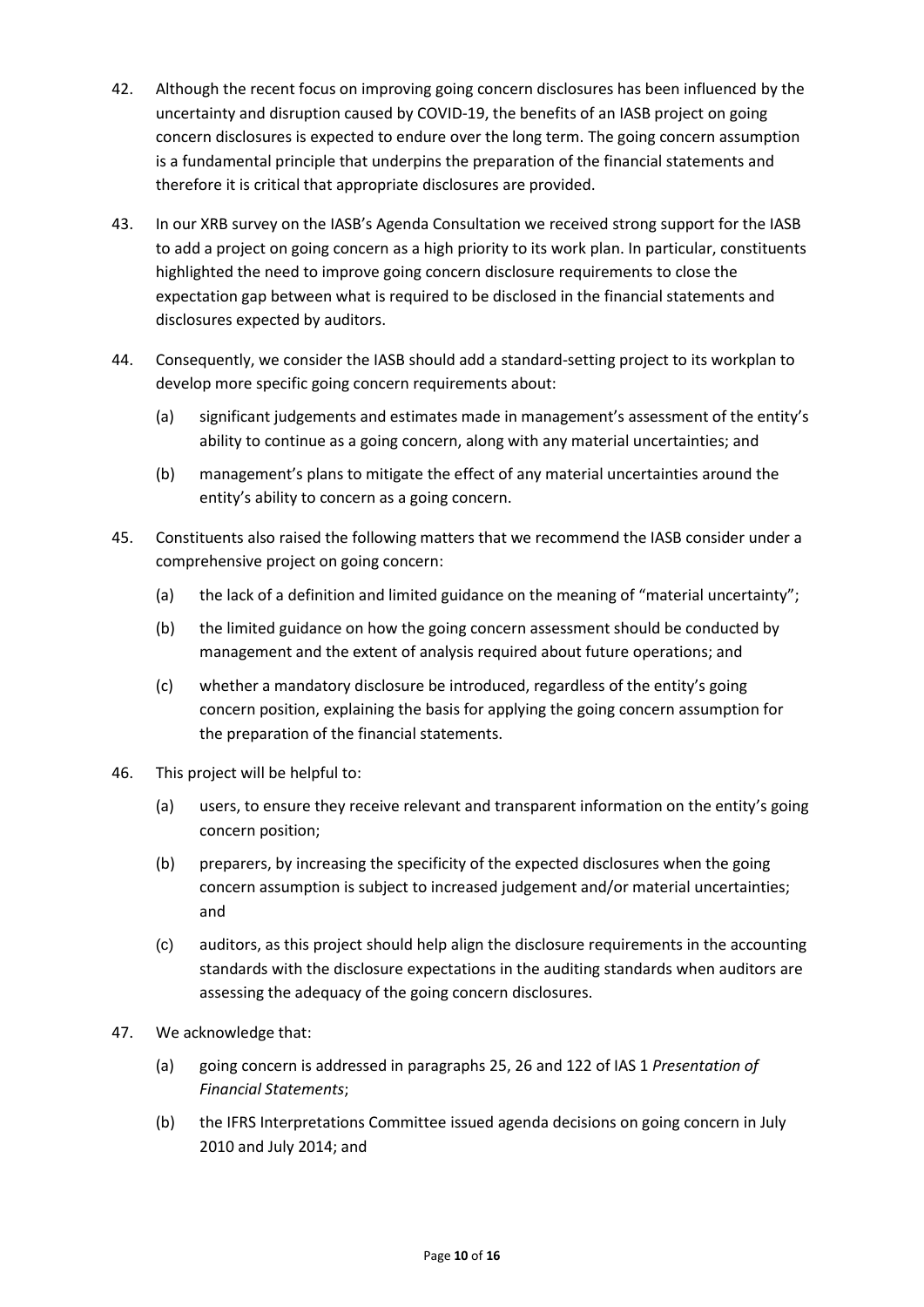- (c) the IASB published an educational article, *Going concern – a focus on disclosure,* in January 2021.
- 48. Notwithstanding these requirements and guidance, we consider more specific requirements, all in one place, in IAS 1, would substantially improve the provision of relevant information to users on going concern.
- 49. We therefore propose that the IASB adds a going concern project to its work plan as a high priority, medium-sized project as described in paragraph B38 parts (a) and (b) of the RFI.
- 50. As we have domestic standard-setting experience in this area, we offer our experience to support the IASB during this proposed project to amend IAS 1.

# **Discount rates – High priority**

- 51. The current uncertain economic conditions caused by COVID-19 have posed an increased challenge for many entities in determining accounting estimates, in particular in estimating appropriate discount rates. The measurement of certain liabilities and long-term provisions is significantly impacted by the discount rate used for the time value of money and changes to the discount rate used introduce significant variability to the financial performance of an entity.
- 52. Constituents in New Zealand have raised several concerns about application challenges when determining the appropriate discount rate in different circumstances. These concerns arise from inconsistencies in IFRS Standards specifying:
	- (a) which types of inputs to use in a present value measurement technique; and
	- (b) how to determine the amount of the inputs.
- 53. The IASB's recent research project on *Discount Rates in IFRS Standards* identified similar concerns and noted inconsistencies between requirements relating to discount rates in IFRS Standards. Inconsistencies arise because different IFRS Standards adopt different measurement bases. Other inconsistencies, mostly relating to entity-specific current value measurements, arise partly because different IFRS Standards were developed at different times and with different areas of focus.
- 54. We note that IASB staff have indicated that the project produced a list of matters that staff will consider in the future when developing recommendations for IASB present value measurement requirements. However, it may be that a simple education tool will be an efficient and helpful response that addresses user understandability in relation to the use of discount rates in IFRS Standards.
- 55. For example, the IASB could publish guidance that sets out the respective standards, the discount rates used and the reason for the use of those rates, as some of the reasons for the different rates used in different standards are valid. Guidance will not address any inconsistencies that need to be remedied over time with standard-setting activity. However, it will help users to understand why specific discount rates are used in IFRS Standards and contribute to the IASB's activity of understandability of IFRS Standards.
- 56. It would also be valuable to constituents if the IASB added additional guidance on how entities should derive the inputs for discount rates in certain instances. As New Zealand does not have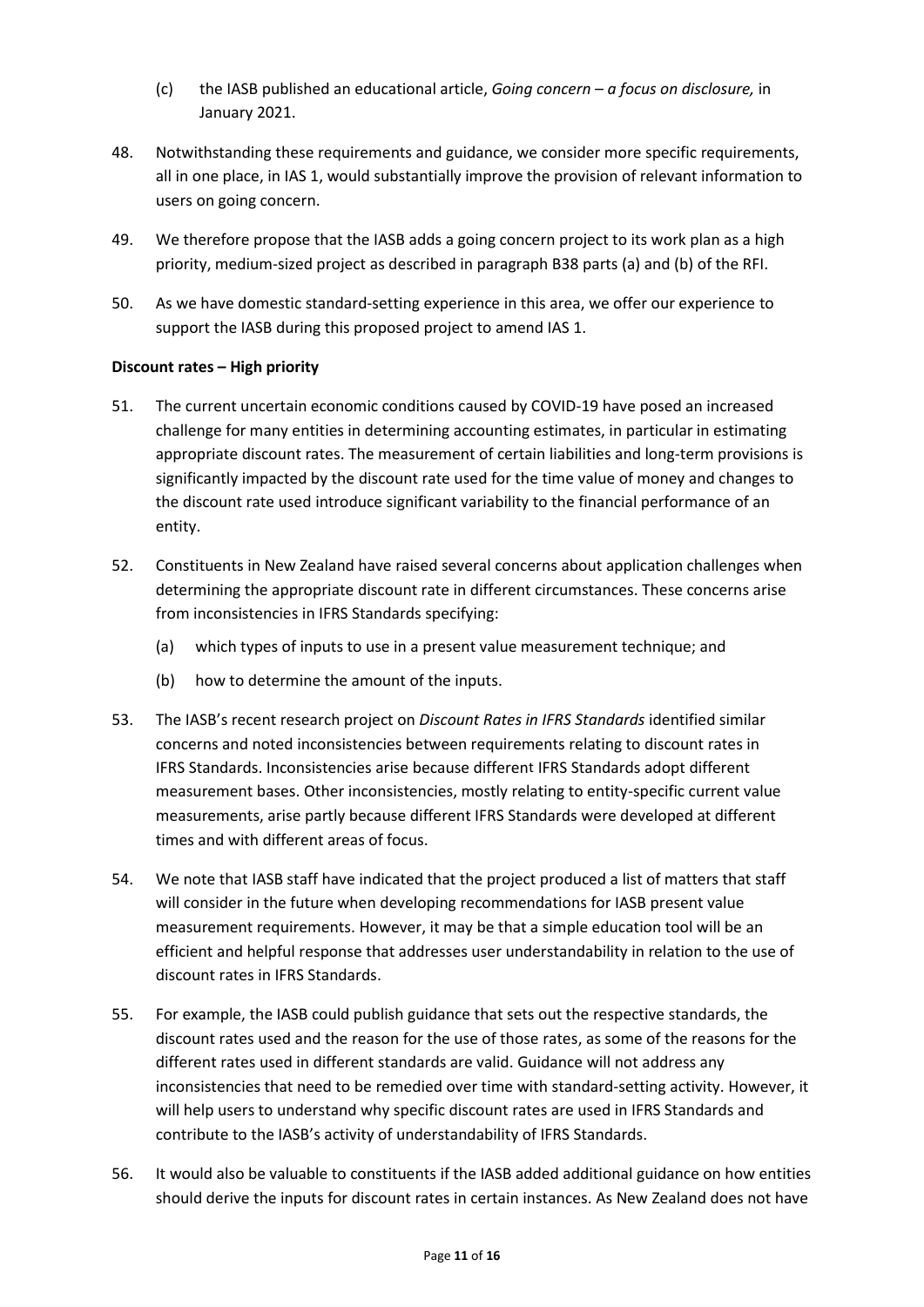a deep corporate bond market it can be difficult to determine market rates. Further, even if there is a market for corporate bonds, constituents can find it challenging to determine an appropriate discount rate that is entity and asset specific. For example, entities find it difficult to determine specific adjustments when they do not have a credit rating. Another option would be for the IASB to consider providing a practical expedient (e.g. use of the risk free rate) in certain circumstances.

- 57. In line with these comments, we would also support the IASB providing guidance, in the context of IFRS 16 *Leases,* on determining an appropriate credit margin and adjustment for security when determining the lessee's incremental borrowing rate. This guidance will be useful even in the instances where there is market information.
- 58. We therefore support the IASB including a project on the 2022–2026 work plan on discount rates. However, it may be that the scope can be modified to encompass more educational tools and guidance and to limit standard setting to those areas where there is a real deficiency in an IFRS Standard with respect to discount rates. This is in line with our comments above about the greater use of educational tools and guidance to improve understandability of the IFRS Standards as well as the need for the IASB to clearly define the problem before embarking on standard-setting activity.

# **Other comments**

# *Climate-related risks*

- 59. We consider that there is a need for better qualitative and quantitative information about the effect of climate-related risks on the carrying amount of assets and liabilities in the financial statements. We agree that disclosures on climate-related and emerging risks – that are useful to existing and potential investors, lenders, and other creditors in making decisions relating to providing resources to the entity – should be provided in general purpose financial statements. These disclosures are particularly important given that climate-related and emerging risks impact the readers understanding of other information provided in the financial statements (e.g. measurement of assets).
- 60. Through our outreach activities, many constituents in New Zealand have highlighted the importance of the IASB developing disclosure requirements that encourage improved reporting on an entity's climate-related and emerging risks as they relate to information disclosed in the financial statements. Investors who use general purpose financial statements prepared in accordance with IFRS Standards have emphasised the increased influence of information about climate-related risks on their decision making.
- 61. We acknowledge the recent IASB guidance<sup>4</sup> which explains how existing principles and requirements within IFRS Standards address the disclosure of climate-related risks and other emerging risks in the financial statements. We understand that climate-related and emerging risks are not addressed explicitly by IFRS Standards but are however addressed by existing principles.

<sup>4</sup> *[In Brief: Climate-related and other emerging risks disclosures: Assessing financial statement materiality](https://www.ifrs.org/content/dam/ifrs/news/2019/november/in-brief-climate-change-nick-anderson.pdf)* published November 2019; and *[Effects of climate-related matters on financial statements](https://www.ifrs.org/content/dam/ifrs/supporting-implementation/documents/effects-of-climate-related-matters-on-financial-statements.pdf)* published November 2020*.*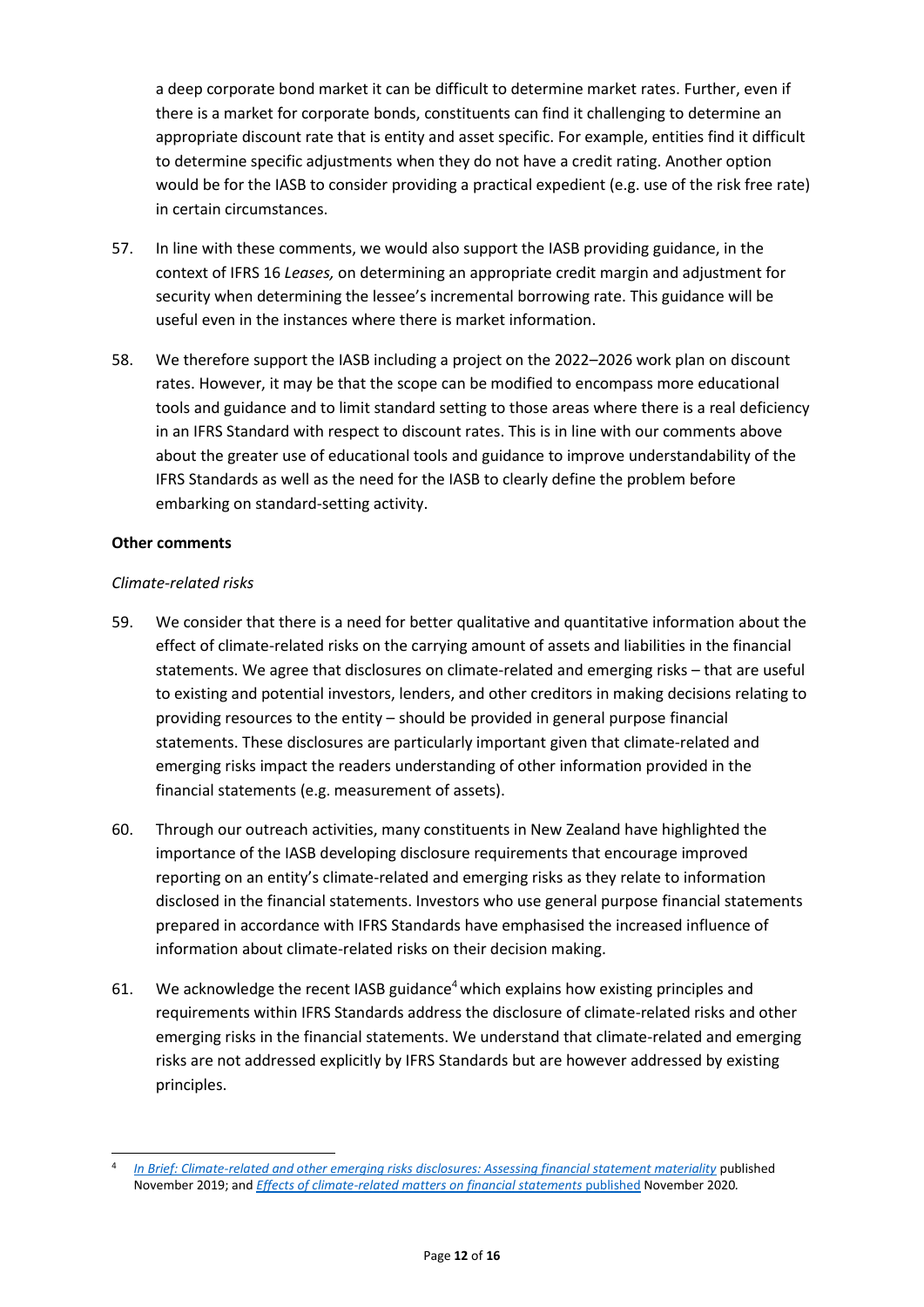- 62. The IASB guidance material is very useful but given the importance investors (and other stakeholders) are placing on climate-related risks we can see the need for standard-setting activity in the future. However, now is not the right time to commence any such activity as discussed further below.
- 63. We note that the Trustees of the IFRS Foundation are currently working through the formation of a new International Sustainability Standards Board (ISSB) and that this Board will likely have an initial focus on developing climate-related disclosures. <sup>5</sup> Before any work should be considered by the IASB on climate-related disclosures as it relates to general purpose financial statements, the relationship between the focus of activities of the IASB and the ISSB will need to be clearly articulated.
- 64. Inevitably, there will need to be some level of integration between IFRS Standards issued by the IASB and sustainability standards issued by the ISSB. However, we recommend that the establishment of the ISSB and the development of sustainability standards be given time to mature first before considering any amendments to IFRS Standards.
- 65. In line with our comments above, we have not specifically commented in this submission on the climate-related risks project proposed in the RFI. Until the ISSB is formally established and there is clarity as to how it will operate and integrate with the IASB it would be premature for the IASB to commence a project on climate-related risks.

# *IFRS Interpretations Committee Agenda Decision Process*

- 66. As noted earlier, we have received feedback that the recent SaaS Agenda Decision issued by the IFRS Interpretation Committee is causing a significant amount of concern by users of IFRS Standards in New Zealand. Many reporting entities consider that customisation and configuration costs (which are often significant) related to SaaS arrangements will provide future economic benefits to the reporting entity beyond the period in which the costs are incurred. As such, many New Zealand entities applying IFRS based standards have previously concluded that these costs should be capitalised to faithfully reflect the underlying economics of the transaction.
- 67. The explanatory material in the agenda decision issued in April 2021 has resulted in many entities coming under significant time pressure to change their accounting policy and reverse previous amounts capitalised before seeking approval of their 30 June 2021 annual financial statements. We have also heard that the resulting change in accounting treatment has significantly impacted some SaaS funding arrangements which are based on expected levels of capital expenditure.
- 68. In the case of the SaaS agenda decision, the IFRS Interpretations Committee has issued an agenda decision that is technically aligned with the principles of the accounting standards, but we note the accounting outcomes are significantly different to how many entities have interpreted and applied the applicable IFRS standards in practice. When a tentative agenda decision is not broadly accepted<sup>6</sup>, and/or the agenda decision is likely to have a material

<sup>&</sup>lt;sup>5</sup> We have similar initiatives currently underway in New Zealand as the Government recently announced that it plans to introduce a mandatory climate-related financial disclosure regime which will require certain entities to report climaterelated financial disclosures in accordance with a standard(s) to be developed by the External Reporting Board (XRB).

 $6$  We note the SaaS agenda decision was only supported by 5 out of 19 total respondents.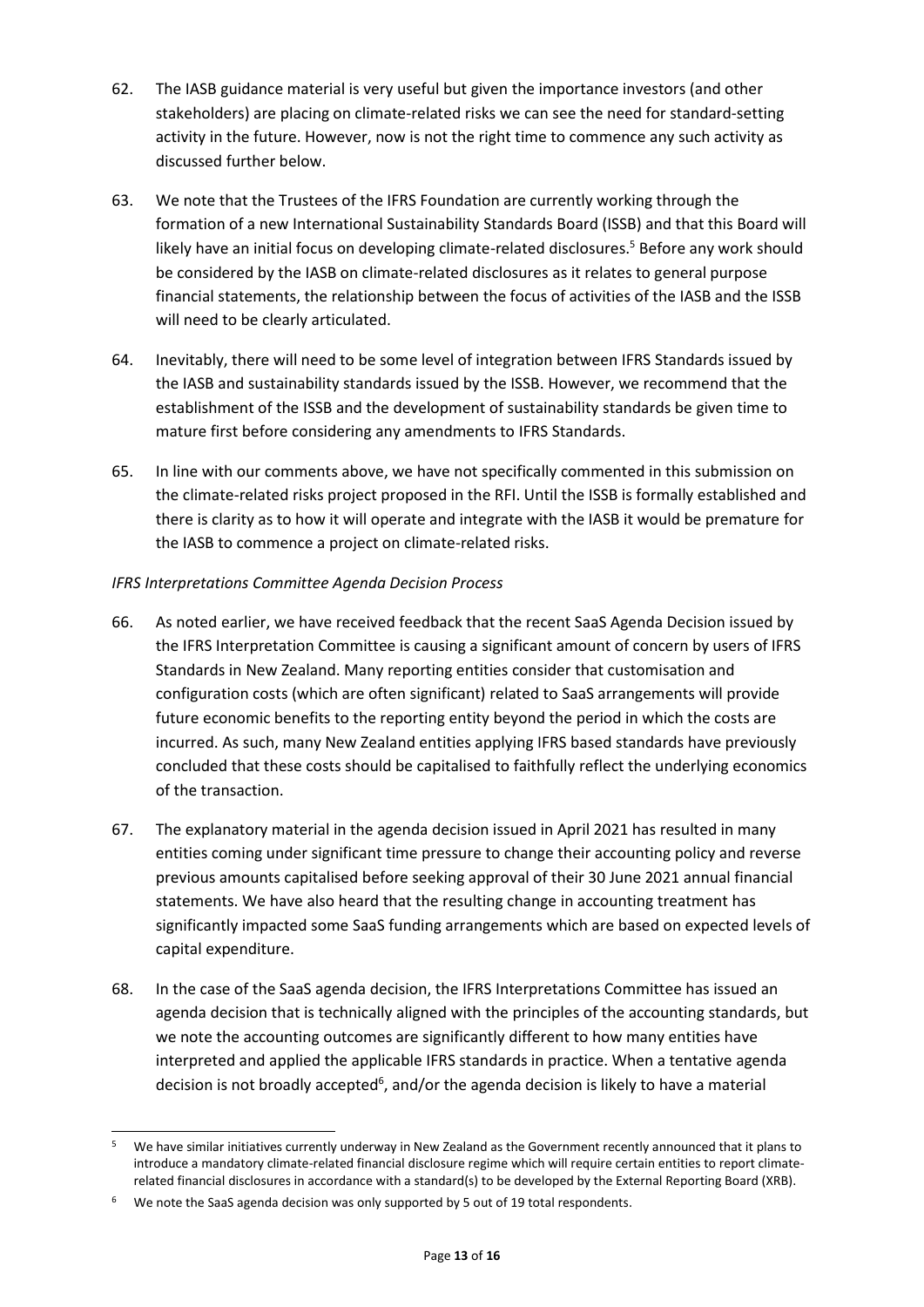impact on how the IFRS Standards are currently being applied in practice, we suggest the IASB gives increased consideration to adding a standard-setting project to its work plan in response to the issues raised.

- 69. In addition, when an agenda decision is expected to have a widespread impact and result in a material change to existing accounting practices, we encourage the IASB to give clear direction on when it expects an entity to implement the resulting changes in accounting policy. In these circumstances an entity should be given appropriate time to implement the changes. For example, in the same way as when a new standard (or amending standard) is given an effective date that allows for a reasonable implementation period.
- 70. We note that the IASB has said that it expects entities to be entitled to "sufficient time" to implement changes in accounting policy that result from an agenda decision. We also note the comments of the IFRS Interpretations Committee Chair that the Committee has in mind a "matter of months rather than years". However, in the circumstances described above we either encourage the IFRS Interpretations Committee to include an effective date with the agenda decisions issued, or for the issue to be addressed through an IASB standard-setting project.
- 71. The divergence of views on the SaaS tentative agenda decision and the concerns arising from the subsequent consideration of explanatory material in the agenda decision issued further highlights the need for the IASB to prioritise a project on its work plan for intangible assets.

# *Review of the equity method*

72. We would also like to acknowledge and support the separate submission to the IASB by Professor Mike Bradbury and the other New Zealand researchers who have encouraged the IASB to undertake a fundamental review of equity accounting.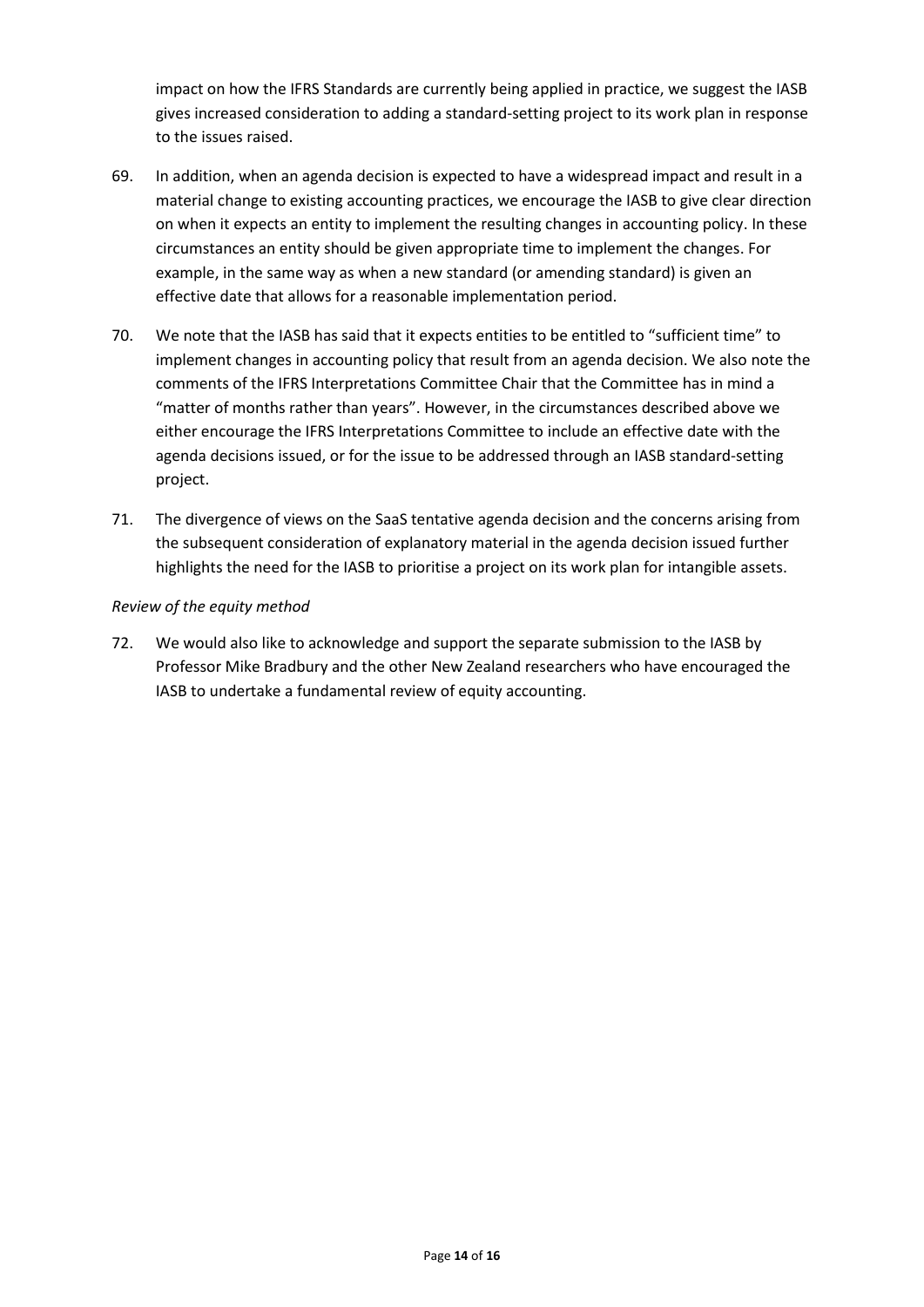# **Appendix 2: Potential IASB projects and priority rating**

| <b>Described projects</b>                                                                                                  | <b>Proposed NZASB priority rating</b> |
|----------------------------------------------------------------------------------------------------------------------------|---------------------------------------|
| <b>Potential IASB projects</b>                                                                                             |                                       |
| <b>Borrowing costs</b>                                                                                                     | Low                                   |
| Climate-related risks                                                                                                      | <b>Medium</b>                         |
| <b>Commodity transactions</b>                                                                                              | Low                                   |
| Cryptocurrencies and related transactions                                                                                  | <b>Medium</b>                         |
| Discount rates                                                                                                             | High                                  |
| <b>Employee benefits</b>                                                                                                   | Low                                   |
| Expenses - inventory and cost of sales                                                                                     | Low                                   |
| Foreign currencies                                                                                                         | Low                                   |
| Going concern                                                                                                              | <b>High</b>                           |
| Government grants                                                                                                          | <b>Medium</b>                         |
| Income taxes                                                                                                               | <b>Medium</b>                         |
| Intangible assets                                                                                                          | <b>High</b>                           |
| Interim financial reporting                                                                                                | Low                                   |
| Negative interest rates                                                                                                    | <b>Medium</b>                         |
| <b>Operating segments</b>                                                                                                  | <b>Medium</b>                         |
| Other comprehensive income                                                                                                 | <b>Medium</b>                         |
| Separate financial statements                                                                                              | Low                                   |
| Statement of cash flows and related matters                                                                                | <b>Medium</b>                         |
| <b>Research pipeline projects</b>                                                                                          |                                       |
| Discontinued operations and disposal groups                                                                                | Low                                   |
| Inflation                                                                                                                  | Low                                   |
| Pollutant pricing mechanisms                                                                                               | <b>Medium</b>                         |
| Variable and contingent consideration                                                                                      | Low                                   |
| Other financial reporting issues suggested to the Board                                                                    |                                       |
| Align the definition of cost in IFRS Standards                                                                             | Low                                   |
| Clarify the accounting for transactions with<br>owners (including government owners) acting<br>in their capacity as owners | Low                                   |
| Converge IFRS 13 Fair Value Measurement with<br><b>International Valuation Standards</b>                                   | <b>Medium</b>                         |
| Develop accounting requirements for assets<br>acquired at no cost (from related and third<br>parties)                      | <b>Medium</b>                         |